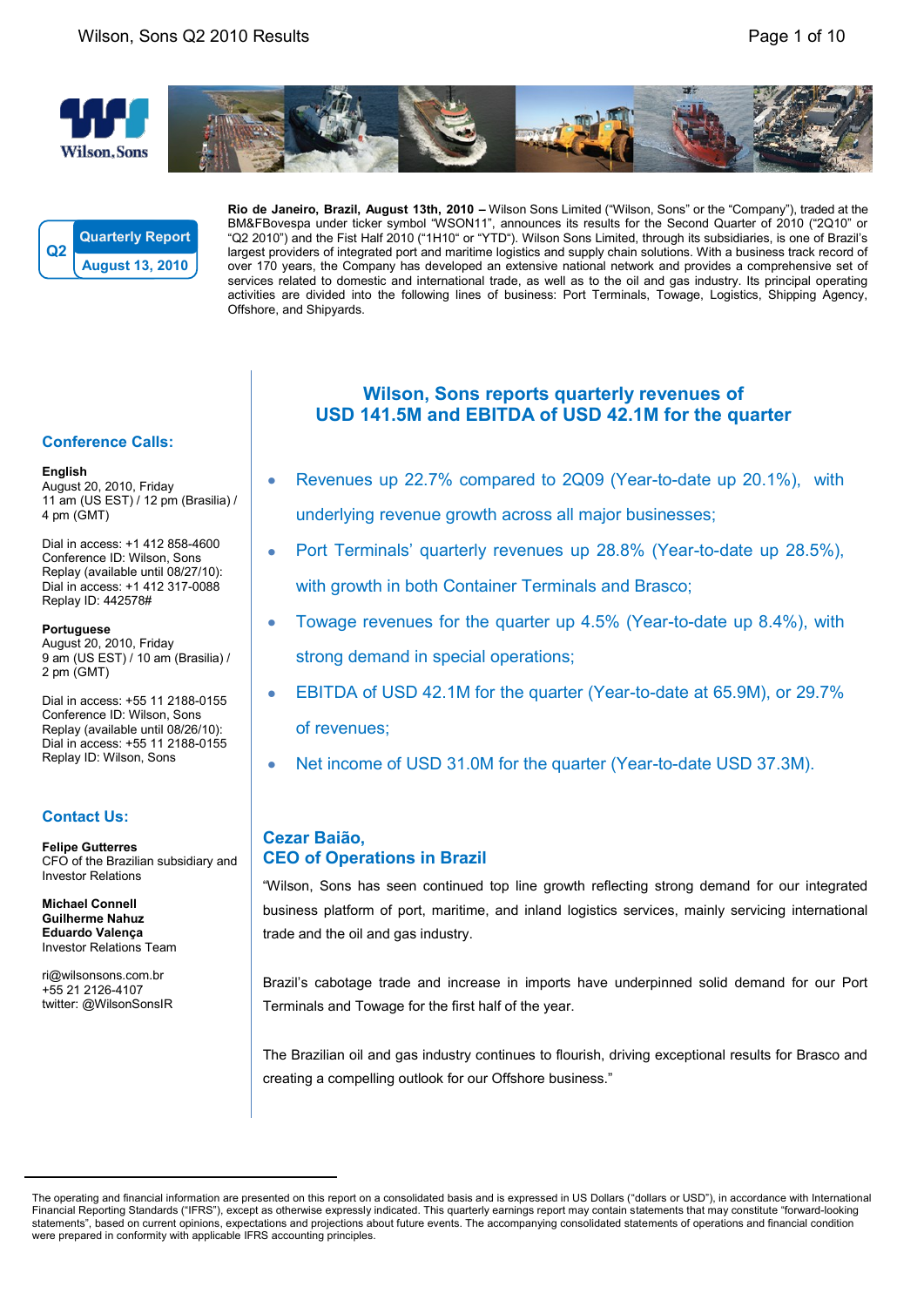| <b>Highlights</b>             |             |          |             |                  |       |             |
|-------------------------------|-------------|----------|-------------|------------------|-------|-------------|
|                               | <b>2Q10</b> | 2Q09     | Chg. (%)    | 1H <sub>10</sub> | 1H09  | Chg. (%)    |
| Net Revenues (USD million)    | 141.5       | 115.4    | 22.7        | 263.0            | 219.0 | 20.1        |
| Operating Profit(USD million) | 31.8        | 28.7     | 10.8        | 46.0             | 52.4  | $-12.2$     |
| Operating Margin (%)          | 22.4        | 24.8     | $-2.4$ p.p. | 17.5             | 23.9  | $-6.4 p.p.$ |
| EBITDA (USD millions)         | 42.1        | 36.1     | 16.7        | 65.9             | 67.3  | $-2.0$      |
| EBITDA Margin (%)             | 29.7        | 31.2     | $-1.5$ p.p. | 25.1             | 30.7  | $-5.7$ p.p. |
| Net Income(USD million)       | 31.0        | 33.1     | $-6.2$      | 37.3             | 49.2  | $-24.3$     |
| Net Margin (%)                | 21.9        | 28.7     | $-6.8$ p.p. | 14.2             | 22.5  | $-8.3 p.p.$ |
| CAPEX (USD million)           | 25.5        | 33.3     | $-23.3$     | 60.7             | 77.8  | $-22.0$     |
| Net debt (cash)               |             |          |             |                  |       |             |
| (USD million)                 |             | 06/30/10 | 03/31/10    |                  |       | Var. (%)    |

Net Debt **122.4 85.8**

\* Cash and therefore the calculation of Net Debt include short-term investments.

### Net Revenues

| (in USD millions)      | <b>2Q10</b> | <b>2Q09</b> | Chg. $(\%)$ | 1H <sub>10</sub> | 1H <sub>09</sub> | Chg. $(\%)$ |
|------------------------|-------------|-------------|-------------|------------------|------------------|-------------|
| <b>Port Terminals</b>  | 55.9        | 43.4        | 28.8        | 100.2            | 78.0             | 28.5        |
| Towage                 | 37.8        | 36.2        | 4.5         | 73.2             | 67.5             | 8.4         |
| Offshore               | 8.8         | 10.4        | $-15.2$     | 19.6             | 18.5             | 5.9         |
| Logistics              | 21.7        | 16.9        | 28.0        | 42.2             | 36.3             | 16.5        |
| Shipyard               | 13.2        | 4.7         | 179.1       | 19.7             | 11.9             | 65.4        |
| <b>Shipping Agency</b> | 4.2         | 3.6         | 14.3        | 8.0              | 6.7              | 20.9        |
| Total                  | 141.5       | 115.4       | 22.7        | 263.0            | 219.0            | 20.1        |

#### Consolidated Income Statement

| <b>2Q10</b> | 2Q09    | Chg. (%) | 1H <sub>10</sub> | 1H <sub>09</sub> | Chg. (%) |
|-------------|---------|----------|------------------|------------------|----------|
| 141.5       | 115.4   | 22.7     | 263.0            | 219.0            | 20.1     |
| $-11.1$     | $-10.5$ | $-5.6$   | $-23.0$          | $-22.3$          | $-3.0$   |
| $-42.4$     | $-33.2$ | $-27.5$  | $-84.1$          | $-61.4$          | $-36.9$  |
| $-46.0$     | $-35.7$ | $-28.9$  | $-90.1$          | $-68.1$          | $-32.2$  |
| 42.1        | 36.1    | 16.7     | 65.9             | 67.3             | $-2.0$   |
| $-10.3$     | $-7.4$  | $-39.7$  | $-19.9$          | $-14.8$          | $-34.0$  |
| 31.8        | 28.7    | 10.8     | 46.0             | 52.4             | $-12.2$  |
| 31.0        | 33.1    | $-6.2$   | 37.3             | 49.2             | $-24.3$  |
|             |         |          |                  |                  |          |

### Financial Highlights

- Net revenues of USD 141.5M, up 22.7% compared to 2Q09 (YTD up 20.1%), with volumes increasing in Offshore, Logistics, and Shipping Agency.
- Impressive revenue growth at Brasco, 112.3% up compared to 2Q09 (YTD up 84.4%), largely as a result of new contracts and an increase in auxiliary services.
- EBITDA margin was affected by a reduction in high-margin deep -sea volumes and warehousing, cost inflation, and Q209 fiscal credits of USD 1.5M (1H09 of USD 2.2M).
- Capital expenditures of USD 25.5M, principally a result of the Company's fleet expansion in both Offshore and Towage.
- Within the quarter, Wilson, Sons also acquired the remaining 25% Brasco minority for USD 8.7M.

#### Net Revenues

42.6

- Port Terminals 28.8% up despite a slight quarter-on-quarter decrease in volumes, with the constraint of a strong Real and a comparison against the rebound of 2Q09. (YTD revenues up 28.5%)
- Port Terminals revenues increased as a result of higher cabotage and transhipment volumes in both Rio Grande and Salvador container terminals, and increased activity at Brasco.
- Revenue growth of 4.5% in Towage for the quarter due to demand from grain exports and special operations (YTD up 8.4%).
- Revenue in Offshore down 15.2%, as a result of the formation of Wilson, Sons Ultratug Joint Venture within the quarter.

### Costs and Expenses

.

- Costs and Expenses increased 25.2% for 2Q10 compared to 2Q09 (YTD up 29.9%), generally suffering from the continued strength in Real relative to the USD reporting currency.
- Raw Material Costs were only marginally up (5.6% in 2Q10).
- Personnel Expenses were negatively impacted by estimated USD 5.3M in 2Q10 and USD 13.5M YTD compared to 2009 due to exchange rate movements: the average BRL/USD exchange rate was 2.07 in 2Q09, 1.79 in 2Q10, 2.19 in 1H09, and 1.80 in 1H10.
- 2009 collective labour agreements effectively increased personnel expenses starting at the beginning of 3Q09 going forward (an increase of USD 2.0M for 2Q10 compared to 2Q09).
- Also impacting Personnel Expenses was the average headcount increase from 4,184 in Q209 to 4,569 in Q210 (increasing expenses by USD 3.1M for the quarter), mainly due to the increase in the number of Logistics operations, Offshore fleet and Shipyard activities.
- Other Operating Expenses were also impacted by a stronger Real in 2Q10 and higher rental costs (an estimated increase of USD 5.7M and USD 1.5M respectively, relative to 2Q09).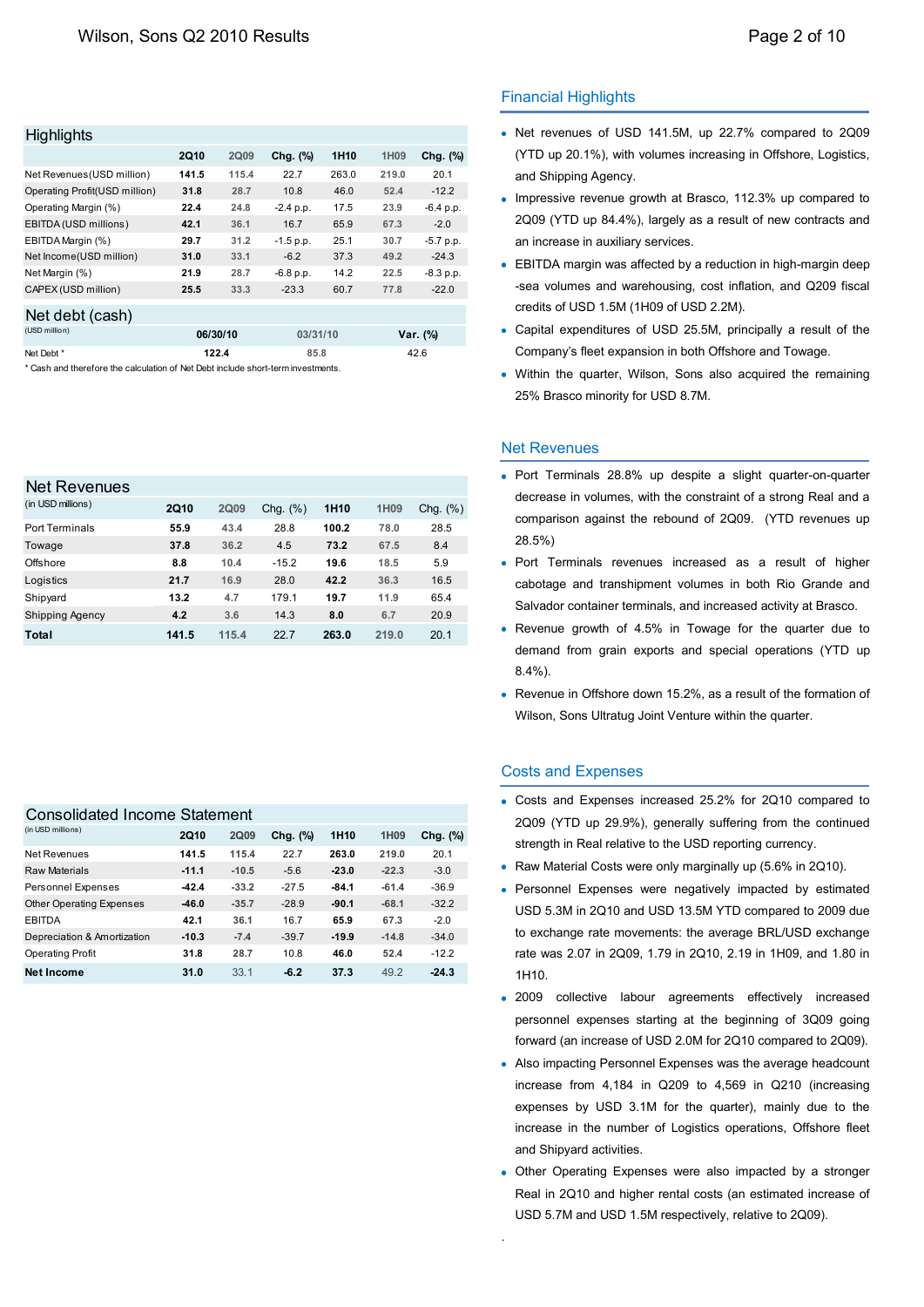# **ERITDA**

| <b>2Q10</b> | 2Q09   | Chg. (%) | 1H <sub>10</sub> | 1H09    | Chg. (%) |
|-------------|--------|----------|------------------|---------|----------|
| 19.8        | 14.6   | 36.3     | 32.6             | 25.2    | 29.2     |
| 12.1        | 16.9   | $-28.6$  | 24.2             | 30.4    | $-20.4$  |
| 4.9         | 6.2    | $-20.2$  | 8.7              | 11.1    | $-21.4$  |
| 2.3         | 1.6    | 50.2     | 4.5              | 4.2     | 7.5      |
| 10.5        | 2.5    | 323.4    | 11.9             | 7.2     | 65.7     |
| 0.9         | 0.7    | 22.8     | 1.0              | 1.0     | 0.3      |
| $-8.4$      | $-6.3$ | $-33.9$  | $-17.0$          | $-11.8$ | $-43.9$  |
| 42.1        | 36.1   | 16.6     | 65.9             | 67.3    | $-2.1$   |
|             |        |          |                  |         |          |

# Operating Profit

| (USD million)          | <b>2Q10</b> | <b>2Q09</b> | Chg. (%) | 1H <sub>10</sub> | 1H <sub>09</sub> | Chg. (%) |
|------------------------|-------------|-------------|----------|------------------|------------------|----------|
| <b>Port Terminals</b>  | 16.6        | 11.8        | 41.1     | 26.3             | 19.8             | 32.4     |
| Towage                 | 8.9         | 14.8        | $-39.6$  | 18.0             | 26.1             | $-31.0$  |
| Offshore               | 2.9         | 4.8         | $-40.6$  | 5.1              | 8.4              | $-39.4$  |
| Logistics              | 0.9         | 0.8         | 11.0     | 1.8              | 2.6              | $-31.4$  |
| Shipyard               | 10.5        | 2.5         | 324.1    | 11.9             | 7.1              | 66.4     |
| <b>Shipping Agency</b> | 0.9         | 0.7         | 23.7     | 0.9              | 0.9              | $-0.1$   |
| Corporate              | $-8.9$      | $-6.7$      | $-33.1$  | $-18.0$          | $-12.6$          | $-42.4$  |
| Total                  | 31.8        | 28.7        | 10.7     | 46.0             | 52.5             | $-12.2$  |

# Net Income

| <b>2Q10</b> | <b>2Q09</b> | Chg. (%) | 1H <sub>10</sub> | 1H09    | Chg. $(\%)$ |
|-------------|-------------|----------|------------------|---------|-------------|
| 31.8        | 28.7        | 10.8     | 46.0             | 52.4    | $-12.2$     |
| 5.2         | 12.6        | $-58.9$  | 4.1              | 16.2    | $-74.5$     |
| $-2.9$      | $-1.3$      | $-121.9$ | -5.8             | $-3.7$  | 55.1        |
| $-13.0$     | $-6.9$      | $-88.0$  | $-17.1$          | $-15.6$ | 9.1         |
| 31.0        | 33.1        | $-6.2$   | 37.3             | 49.2    | $-24.3$     |
|             |             |          |                  |         |             |

## EBITDA

- Port Terminals EBITDA is up 36.3% for 2Q10, helped by growth in cabotage volumes in both Tecon Salvador and Rio Grande, and increased activity in our oil and gas terminals Brasco.
- The average Real/USD exchange rate in 2Q10 was 1.79, while in 2Q09 was 2.07, reducing overall EBITDA by an estimated USD 1.5M for 2Q10 and USD 2.8M for 1H10 compared to respective 2009 periods.
- Towage EBITDA was negatively affected by a strong Real because the majority of costs are in Real and revenues in USD.
- An increasing percentage of Offshore vessels in long-term contracts and the exclusion of costs related to leased vessels Petrel and Skua with the Joint Venture formation have contributed to movement in margins.
- The Shipyard's Revenues, Operating Profit and EBITDA all include a one-off entry of USD 10.4M, related to the formation of the Wilson, Sons Ultratug joint venture. In the past, profits related to the construction of our own PSV vessels for our Offshore segment were considered intercompany profits and, therefore, did not show on the Shipyard results. Following IFRS consolidation rules, when Wilson, Sons transferred its assets (offshore PSV vessels) to the newly-created JV entity, the Company had to recognize 50% of those profits that were excluded as intercompany profits in the past.
- Excluding the one-time entry discussed above, EBITDA for 2Q10 would have been USD 31.7M (1H10 would have been USD 55.5M).

## Net Income

- Net income for the quarter declined 6.2% to USD 31.0M as a result of a decrease in financial revenues and an increase in financial expenses.
- The impact on Net Income of the Shipyard's one-time entry. discussed above, is USD 6.9M.
- In addition to the Shipyard's impact this quarter, there is also a one-time pre-tax profit of approximately USD 10.0M generated by the formation of the Joint Venture with Magallanes. This profit was the result of the difference between the value of the contribution of Magallanes participation to the Joint Venture versus Wilson, Sons' participation in the new entity.
- Excluding both one-time effects discussed above, Net Income for 2Q10 would have been USD 14.1M (1H10 would have been USD 20.4M).
- Financial Revenues were below 2Q09 largely as a result of a stable Real in 2Q10 contrasted with a strengthening Real throughout 2Q09 and the subsequent effects on the valuation of monetary items denominated in Real (mainly cash).
- Financial expenses of USD 2.9M are a direct result of larger total debt.
- Income tax 88.0% up due to a deferred income tax liability of USD 7.0M this quarter and a deferred income tax asset of USD 6.9M for 2Q09.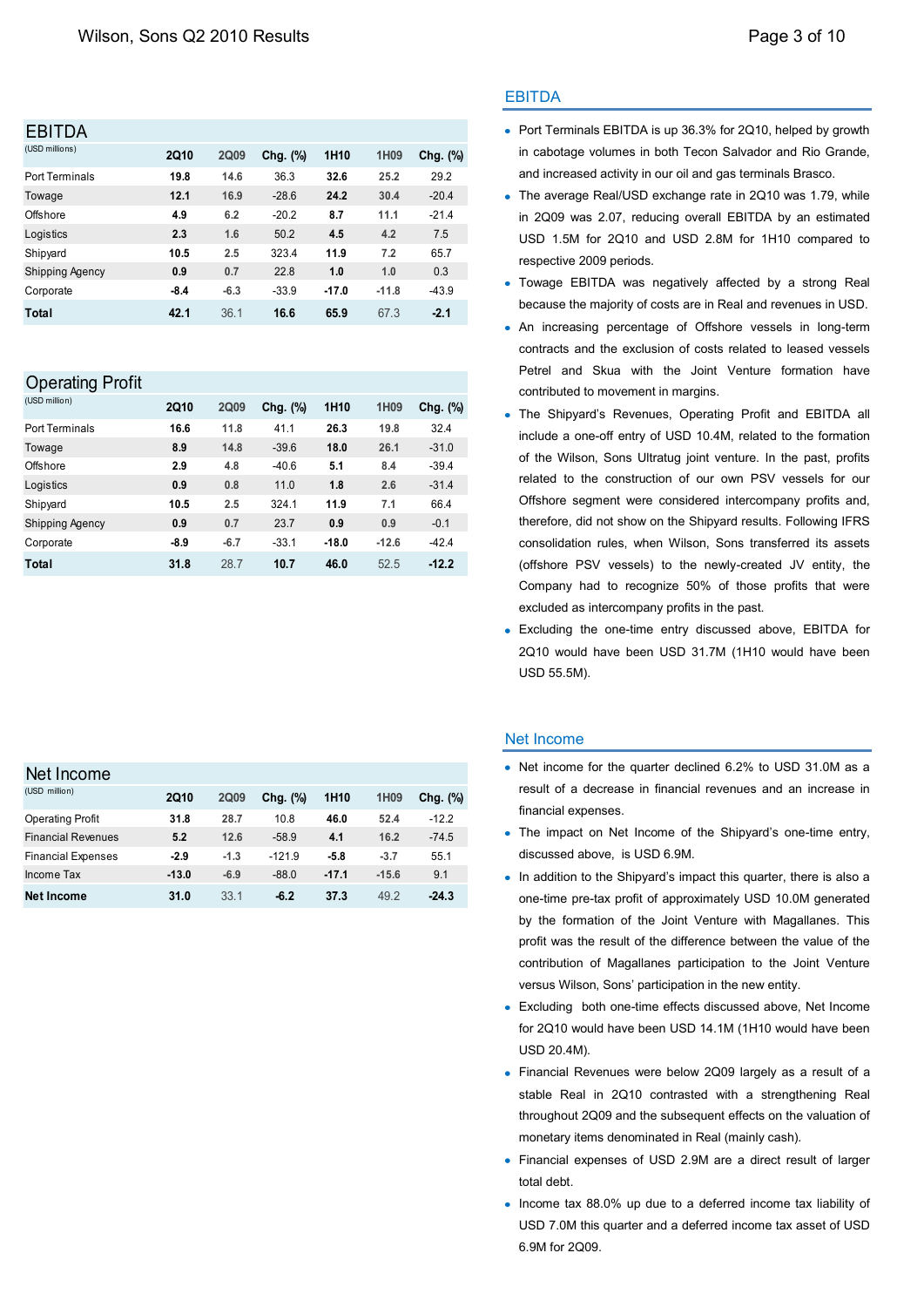| <b>CAPEX</b>           |             |             |             |                  |      |          |
|------------------------|-------------|-------------|-------------|------------------|------|----------|
| (USD million)          | <b>2Q10</b> | <b>2Q09</b> | Chg. $(\%)$ | 1H <sub>10</sub> | 1H09 | Chg. (%) |
| <b>Port Terminals</b>  | 5.5         | 6.6         | $-16.6$     | 21.3             | 19.9 | 6.6      |
| Towage                 | 7.5         | 17.0        | $-56.0$     | 16.6             | 30.9 | $-46.4$  |
| Offshore               | 7.0         | 7.6         | $-8.8$      | 15.2             | 20.3 | $-25.3$  |
| Logistics              | 3.5         | 1.8         | 91.5        | 5.2              | 5.9  | $-12.8$  |
| Shipyard               | 0.1         | 0.2         | $-43.1$     | 0.4              | 0.6  | $-26.8$  |
| <b>Shipping Agency</b> | 0.1         | 0.0         | 118.1       | 0.1              | 0.0  | 159.5    |
| Corporate              | 1.9         | 0.0         | n/a         | 1.9              | 0.0  | n/a      |
| Total                  | 25.5        | 33.3        | $-23.3$     | 60.7             | 77.8 | $-22.0$  |

#### Net Debt

| (USD million)                                                                                       | 06/30/10 | 03/31/10 | 12/31/09 | 09/30/09 | 06/30/09 | Chg. (%)          |
|-----------------------------------------------------------------------------------------------------|----------|----------|----------|----------|----------|-------------------|
| Short Term                                                                                          | 22.0     | 23.4     | 22.0     | 19.5     | 20.1     | $-6.1$            |
| Long Term                                                                                           | 248.5    | 258.2    | 245.9    | 181.5    | 177.7    | $-3.8$            |
| <b>Total Debt</b>                                                                                   | 270.4    | 281.6    | 268.0    | 201.0    | 197.9    | $-4.0$            |
| (-) Cash and Equivalents                                                                            | $-148.1$ | $-195.8$ | $-189.3$ | $-146.2$ | $-151.4$ | $-24.4$           |
| (=) Net Debt (Cash)*                                                                                | 122.4    | 85.8     | 78.7     | 54.8     | 46.5     | 42.6              |
| * Cash and therefore the calculation of Net Debt includes amounts placed on short term investments. |          |          |          |          |          |                   |
| Debt Profile                                                                                        |          |          |          |          |          |                   |
| (Currency, in USD million)                                                                          | 06/30/10 | 03/31/10 | 12/31/09 | 09/30/09 | 06/30/09 | Chg. (%)          |
| <b>BRL</b> Denominated                                                                              | 26.9     | 23.6     | 18.7     | 15.8     | 12.6     | 14.2              |
| <b>USD Denominated</b>                                                                              | 243.5    | 258.0    | 182.3    | 182.0    | 175.3    | $-5.6$            |
| <b>Total Debt</b>                                                                                   | 270.4    | 281.6    | 201.0    | 197.9    | 187.9    | $-4.0$            |
| <b>Debt Profile</b>                                                                                 |          |          |          |          |          |                   |
| (Source of capital, as % of Total)                                                                  | 06/30/10 | 03/31/10 | 12/31/09 | 09/30/09 |          | 06/30/09 Chg. (%) |
| <b>FMM</b>                                                                                          | 81.5     | 83.6     | 86.0     | 88.2     | 87.4     | $-2.1$ p.p.       |
| Others                                                                                              | 18.5     | 16.4     | 14.0     | 11.8     | 12.6     | 2.1 p.p.          |
| * Including leases                                                                                  |          |          |          |          |          |                   |
| Cash Profile                                                                                        |          |          |          |          |          |                   |

| 06/30/10 | 03/31/10 | 12/31/09 | 09/30/09 | 06/30/09 | Chg. (%) |
|----------|----------|----------|----------|----------|----------|
| 78.5     | 108.0    | 106.0    | 81.9     | 84.8     | $-27.3$  |
| 69.6     | 87.8     | 83.3     | 64.3     | 66.6     | $-20.7$  |
| 148.1    | 195.8    | 189.3    | 146.2    | 1514     | $-24.4$  |
|          |          |          |          |          |          |

| Corporate                       |             |             |             |                  |                  |             |
|---------------------------------|-------------|-------------|-------------|------------------|------------------|-------------|
| (USD millions)                  | <b>2Q10</b> | <b>2Q09</b> | $Chg.$ (\$) | 1H <sub>10</sub> | 1H <sub>09</sub> | $Chg.$ (\$) |
| Net Revenues                    | 0.0         | 0.1         | $-0.1$      | 0.0              | 0.1              | $-0.1$      |
| Raw Materials                   | 0.0         | 0.0         | 0.0         | 0.0              | 0.0              | 0.0         |
| <b>Personnel Expenses</b>       | $-5.4$      | $-5.2$      | $-0.2$      | $-11.7$          | $-9.2$           | $-2.5$      |
| <b>Other Operating Expenses</b> | $-3.0$      | $-1.2$      | $-1.8$      | $-5.4$           | $-2.8$           | $-2.6$      |
| Profit on Disposal of PPE       | 0.0         | 0.0         | 0.0         | 0.0              | 0.0              | 0.0         |
| <b>EBITDA</b>                   | $-8.5$      | $-6.3$      | $-2.1$      | $-17.1$          | $-11.9$          | $-5.2$      |

### **CAPEX**

- Towage and Offshore capital expenditures continue as a result of fleet expansion at the Company's Guarujá shipyard. PSV Talha-Mar is the substantial ongoing PSV construction with works on PSV Torda increasing. Tugboat Lyra was completed in the quarter with special-operations-equipped Regulus completing shortly after the quarter-end, continuing the increase in the fleet's towage potential.
- Port Terminals capital expenditure includes civil works for Tecon Rio Grande together with purchase of other equipment across the business.
- Logistics investments in the quarter are principally equipment for new client in-house logistics operations.
- Corporate expenditures include license purchase of ERP system.

### Debt and Cash Profiles and Cash Position

- Debt Schedule: 91.9% of total debt is long term, 90.0% of total debt is US Dollar-denominated, while 81.5% of total debt is provided by the FMM through BNDES and Banco do Brasil as agents.
- Net Debt: The relatively deleveraged net debt position reached USD 122.4M, as a result of continued capital expenditures and the drawdown of debt in respect of loan financing facilities.
- Cash and cash equivalents finished the quarter at USD 148.1M, principally due to the payment of the annual dividend of USD 22.6M, the acquisition of the 25% minority interest in Brasco (USD 8.7M) and ongoing capital investments.

### Corporate Costs

- The Company's Corporate activities include head office and group support functions together with any business costs not associated with the six key business areas that follow.
- Corporate expenses increased by USD 2.1M for 2Q10 (YTD up USD 5.2M) compared to the same periods of 2009, generally suffering from the strength in Brazilian Real relative to the reporting currency of USD (estimated increase of USD 1.1M for 2Q10 and USD 1.5M for 1H10).
- Personnel expenses increased slightly, by USD 0.2M.USD.
- Other Operating Expenses increased by USD 1.8M for 2Q10 and USD 2.6M for 1H10 compared to the same periods of 2009, impacted by a payout for settlement of legal proceedings.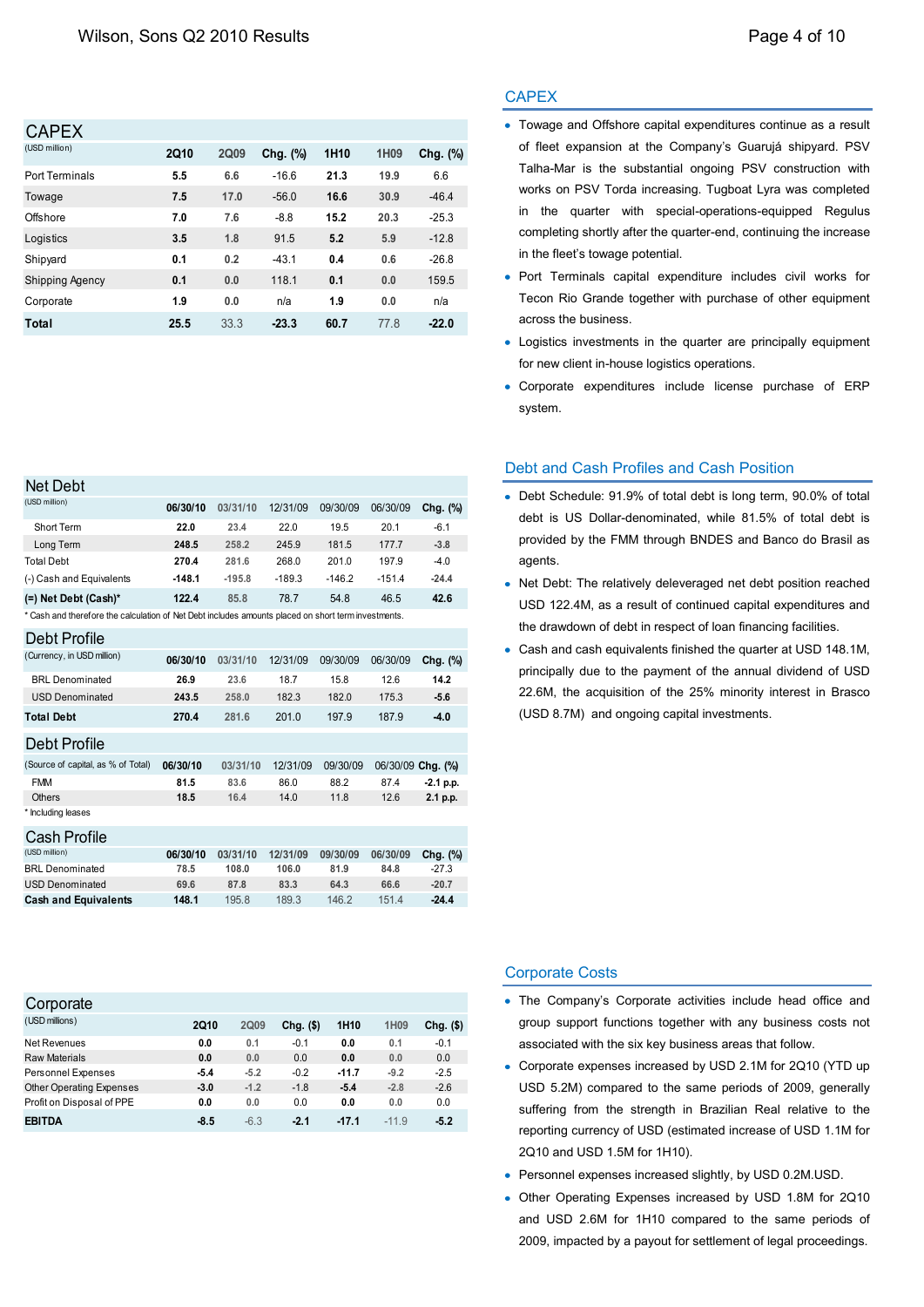| Port Terminals |  |
|----------------|--|
|                |  |

| <b>Port Terminals</b>                                                                                                                      |                |             |                |                  |              |                 |                                              |
|--------------------------------------------------------------------------------------------------------------------------------------------|----------------|-------------|----------------|------------------|--------------|-----------------|----------------------------------------------|
|                                                                                                                                            | <b>2Q10</b>    | <b>2Q09</b> | Chg. (%)       | 1H <sub>10</sub> | 1H09         | Chg. $(\%)$     | <b>Port Terminals - Container Termina</b>    |
| Net Revenues (USD million)                                                                                                                 | 55.9           | 43.4        | 28.8           | 100.2            | 78.0         | 28.5            | • Container terminal volumes were 1.5%       |
| Operating Profit (USD million)                                                                                                             | 16.6           | 11.8        | 41.1           | 26.3             | 19.8         | 32.4            | 2Q09 included a rebound effect after t       |
| Operating Margin (%)                                                                                                                       | 29.8           | 27.2        | 2.6 p.p.       | 26.2             | 25.4         | 0.8 p.p.        | Year-to-date TEU volumes are up 6.           |
| EBITDA (USD million)                                                                                                                       | 19.8           | 14.6        | 36.3           | 32.6             | 25.2         | 29.2            |                                              |
| EBITDA Margin (%)                                                                                                                          | 35.5           | 33.5        | 1.9 p.p.       | 32.5             | 32.4         | 0.2 p.p.        | strong Real subduing exports.                |
| Volume indicators (TEUs '000)                                                                                                              |                |             |                |                  |              |                 | • Full-Empty container mix improved          |
| <b>Tecon Rio Grande</b>                                                                                                                    | 2Q10           | 2Q09        | Chg. (%)       | 1H <sub>10</sub> | 1H09         | Chg. (%)        | 15.4% for the quarter and up 17              |
| Deep Sea                                                                                                                                   | 110.7          | 135.3       | $-18.2$        | 218.4            | 237.8        | $-8.2$          | corresponding period of 2009. The cha        |
| Full                                                                                                                                       | 66.5           | 70.6        | $-5.8$         | 126.3            | 130.0        | $-2.9$          | return to a more regular distribution f      |
| Empty                                                                                                                                      | 44.2           | 64.8        | $-31.8$        | 92.2             | 107.8        | $-14.5$         | empty volumes of 2009 during the finar       |
| Cabotage<br>Full                                                                                                                           | 10.5<br>6.8    | 10.0<br>7.5 | 5.4<br>$-9.6$  | 20.5<br>13.3     | 18.8<br>13.7 | 8.9<br>$-2.6$   | • A strong Real for 2Q10 incentivized in     |
| Empty                                                                                                                                      | 3.7            | 2.4         | 51.6           | 7.2              | 5.1          | 39.9            | Cabotage transportation is benefitting       |
| Others*                                                                                                                                    | 49.3           | 30.2        | 63.5           | 85.6             | 51.1         | 67.7            |                                              |
| Full                                                                                                                                       | 46.5           | 25.5        | 82.2           | 80.3             | 43.7         | 83.6            | movements are usually concentrated           |
| Empty                                                                                                                                      | 2.9            | 4.7         | $-38.8$        | 5.3              | 7.3          | $-27.6$         | distributed to other ports by cabota         |
| Total                                                                                                                                      | 170.5          | 175.5       | $-2.8$         | 324.6            | 307.7        | 5.5             | volumes are up 14.3% quarter-on-qua          |
| <b>Tecon Salvador</b>                                                                                                                      | <b>2Q10</b>    | 2Q09        | Chg. (%)       | 1H <sub>10</sub> | 1H09         | Chg. (%)        | date against the respective periods of 2     |
| Deep Sea                                                                                                                                   | 34.4           | 38.9        | $-11.4$        | 66.2             | 68.2         | $-2.8$          | $\bullet$ Tecon<br>Rio<br>Grande<br>deep-sea |
| Full                                                                                                                                       | 30.8           | 31.0        | $-0.7$         | 60.0             | 58.1         | 3.3             | improvements in import of parts and m        |
| Empty                                                                                                                                      | 3.6            | 7.9         | $-53.8$        | 6.2              | 10.1         | $-38.5$         | plastics although this was insufficier       |
| Cabotage                                                                                                                                   | 23.3           | 19.6        | 18.9           | 40.3             | 34.6         | 16.5            |                                              |
| Full                                                                                                                                       | 10.7           | 5.7         | 87.6           | 19.1             | 10.8         | 76.7            | export volumes. Cabotage volume hig          |
| Empty<br>Others*                                                                                                                           | 12.6<br>6.2    | 13.9<br>4.0 | $-9.2$<br>54.6 | 21.2<br>11.0     | 23.8<br>5.9  | $-10.9$<br>85.6 | resins, aluminium, and machine parts.        |
| Full                                                                                                                                       | 4.9            | 3.7         | 33.1           | 9.1              | 5.2          | 76.1            | • Tecon Salvador saw great improve           |
| Empty                                                                                                                                      | 1.3            | 0.3         | 290.8          | 1.9              | 0.8          | 149.2           | volumes, up 18.9% quarter-on-quarte          |
| Total                                                                                                                                      | 63.9           | 62.5        | 2.3            | 117.6            | 108.7        | 8.2             | Cabotage volumes of chemicals, ores,         |
| <b>Port Terminals</b>                                                                                                                      | 234.5          | 238.0       | $-1.5$         | 442.1            | 416.4        | 6.2             | were particularly strong.                    |
| * Shifting, Transhipment and Inland Navigation                                                                                             |                |             |                |                  |              |                 |                                              |
| Net Revenue Breakdown*                                                                                                                     |                |             |                |                  |              |                 |                                              |
| (% of total Container Terminal Revenues)                                                                                                   | <b>2Q10</b>    | <b>2Q09</b> | Chg. (%)       | 1H10             | 1H09         | Chg. (%)        |                                              |
| Container Terminals (%) **                                                                                                                 | 66.4           | 67.3        | $-0.9 p.p.$    | 65.2             | 61.5         | 3.7 p.p.        |                                              |
| Warehousing (%)                                                                                                                            | 12.8           | 12.0        | 0.8 p.p.       | 14.0             | 17.4         | $-3.4$ p.p.     |                                              |
| Other Services (%) ***                                                                                                                     | 20.8           | 20.7        | 0.1 p.p.       | 20.8             | 21.1         | $-0.3 p.p.$     |                                              |
| Total (%)                                                                                                                                  | 100.0          | 100.0       |                | 100.0            | 100.0        |                 |                                              |
| * Only considering container terminals                                                                                                     |                |             |                |                  |              |                 |                                              |
| ** Deep sea, cabotage, shifting, transhipment, and inland navigation                                                                       |                |             |                |                  |              |                 |                                              |
| *** Depot, container stuffing/stripping, energy supply, container reefers monitoring,<br>container movements, and other auxiliary services |                |             |                |                  |              |                 |                                              |
|                                                                                                                                            |                |             |                |                  |              |                 | <b>Port Terminals - Brasco</b>               |
|                                                                                                                                            |                |             |                |                  |              |                 |                                              |
| Net Revenue Breakdown                                                                                                                      |                |             |                |                  |              |                 | • Brasco, our Oil & Gas Terminals, co        |
| (%of total Port Terminal Revenues)                                                                                                         |                |             |                |                  |              |                 | strong demand from oil companies thro        |
|                                                                                                                                            | 2Q10           | 2Q09        | Chg. (%)       | 1H10             | 1H09         | Chg. (%)        | Niterói, Vitória, and São Luis facilities.   |
| <b>Container Terminals</b>                                                                                                                 | 74.4           | 84.7        | $-10.3$ p.p.   | 78.3             | 85.1         | $-6.8 p.p.$     | • Revenue at Brasco grew 112.3% in the       |
| Oil & Gas Terminals                                                                                                                        | 25.6           | 15.3        | 10.3 p.p.      | 21.7             | 14.9         | 6.8 p.p.        | up 84.4%), with EBITDA participation of      |
| <b>EBITDA Breakdown</b>                                                                                                                    |                |             |                |                  |              |                 | total Port Terminals' EBITDA for the qu      |
| (% of total Port Terminal EBITDA)                                                                                                          | <b>2Q10</b>    | 2Q09        | Chg. (%)       | 1H10             | 1H09         | Chg. (%)        | • Spot turnarounds tripled to 18 in the      |
| <b>Container Terminals</b>                                                                                                                 | 77.6           | 87.4        | -9.8 p.p.      | 80.6             | 87.2         | $-6.6 p.p.$     | and went from 12 in 1H09 to 45 for 1H1       |
| Oil & Gas Terminals                                                                                                                        | 22.4           | 12.6        | 9.8 p.p.       | 19.4             | 12.8         | 6.6 p.p.        | In addition to the increase in turnal        |
| Oil & Gas Services Terminal                                                                                                                |                |             |                |                  |              |                 | revenues and EBITDA reflects the hi          |
|                                                                                                                                            | <b>2Q10</b>    | 2Q09        | Chg. (%)       | 1H <sub>10</sub> | 1H09         | Chg. (%)        | spot and fixed customers for auxil           |
|                                                                                                                                            |                |             |                |                  |              |                 | warehousing,<br>transportation,<br>wast      |
| Brasco Revenues (USD million)                                                                                                              | 14.3           | 6.8         | 112.3          | 21.8             | 11.8         | 84.4            | containers rental. The terminals als         |
| Turnarounds Total (#)                                                                                                                      | 151            | 153         | $-1.3$         | 286              | 270          | 5.9             | utilisation of manpower and equipment.       |
| $C_{n-1}/\mu$                                                                                                                              | $\overline{a}$ |             | 2000           | $\overline{1}$   |              | 27E             |                                              |

| Net Revenue Breakdown               |             |             |              |                  |                  |             |
|-------------------------------------|-------------|-------------|--------------|------------------|------------------|-------------|
| (% of total Port Terminal Revenues) | <b>2Q10</b> | <b>2Q09</b> | Chg. (%)     | 1H <sub>10</sub> | 1H09             | Chg. (%)    |
| <b>Container Terminals</b>          | 74.4        | 84.7        | $-10.3$ p.p. | 78.3             | 85.1             | $-6.8$ p.p. |
| Oil & Gas Terminals                 | 25.6        | 15.3        | 10.3 p.p.    | 21.7             | 14.9             | 6.8 p.p.    |
| <b>EBITDA Breakdown</b>             |             |             |              |                  |                  |             |
| (%of total Port Terminal EBITDA)    | <b>2Q10</b> | <b>2Q09</b> | Chg. (%)     | 1H <sub>10</sub> | 1H09             | Chg. (%)    |
| <b>Container Terminals</b>          | 77.6        | 87.4        | $-9.8 p.p.$  | 80.6             | 87.2             | $-6.6 p.p.$ |
| Oil & Gas Terminals                 | 22.4        | 12.6        | 9.8 p.p.     | 19.4             | 12.8             | 6.6 p.p.    |
| Oil & Gas Services Terminal         |             |             |              |                  |                  |             |
|                                     | <b>2Q10</b> | <b>2Q09</b> | Chg. (%)     | 1H <sub>10</sub> | 1H <sub>09</sub> | Chg. (%)    |
| Brasco Revenues (USD million)       | 14.3        | 6.8         | 112.3        | 21.8             | 11.8             | 84.4        |
| Turnarounds Total (#)               | 151         | 153         | $-1.3$       | 286              | 270              | 5.9         |
| Spot (#)                            | 18          | 6           | 200.0        | 45               | 12               | 275.0       |
| Regular (#)                         | 133         | 147         | $-9.5$       | 241              | 258              | $-6.6$      |
|                                     |             |             |              |                  |                  |             |

# Business Highlights

#### Port Terminals - Container Terminals

- Container terminal volumes were 1.5% lower for the quarter, as 2Q09 included a rebound effect after the global financial crisis. Year-to-date TEU volumes are up 6.2% despite a continued strong Real subduing exports.
- Full-Empty container mix improved with full containers up 15.4% for the quarter and up 17.8% YTD against the corresponding period of 2009. The change in the mix shows a return to a more regular distribution following the exceptional empty volumes of 2009 during the financial crisis.
- A strong Real for 2Q10 incentivized imports in lieu of exports. Cabotage transportation is benefitting from this trend as import movements are usually concentrated in main ports and then distributed to other ports by cabotage vessels. Cabotage volumes are up 14.3% quarter-on-quarter and 13.9% year-todate against the respective periods of 2009.
- Tecon Rio Grande deep-sea cargo benefited from improvements in import of parts and machinery, chemicals, and plastics although this was insufficient to outweigh reduced export volumes. Cabotage volume highlights were in chemical resins, aluminium, and machine parts.
- Tecon Salvador saw great improvement in its cabotage volumes, up 18.9% quarter-on-quarter and up 16.5% YTD. Cabotage volumes of chemicals, ores, grains, pulps, and rubber were particularly strong.

### Port Terminals - Brasco

- Brasco, our Oil & Gas Terminals, continued growth following strong demand from oil companies through our Rio de Janeiro, Niterói, Vitória, and São Luis facilities.
- Revenue at Brasco grew 112.3% in the quarter over 2009 (YTD up 84.4%), with EBITDA participation of 22.4% (YTD 19.4%) of total Port Terminals' EBITDA for the quarter.
- Spot turnarounds tripled to 18 in the quarter from 6 in 2Q09, and went from 12 in 1H09 to 45 for 1H10.
- In addition to the increase in turnarounds, the growth in revenues and EBITDA reflects the higher demand both from spot and fixed customers for auxiliary services, such as warehousing, transportation, waste management, and containers rental. The terminals also saw an increase in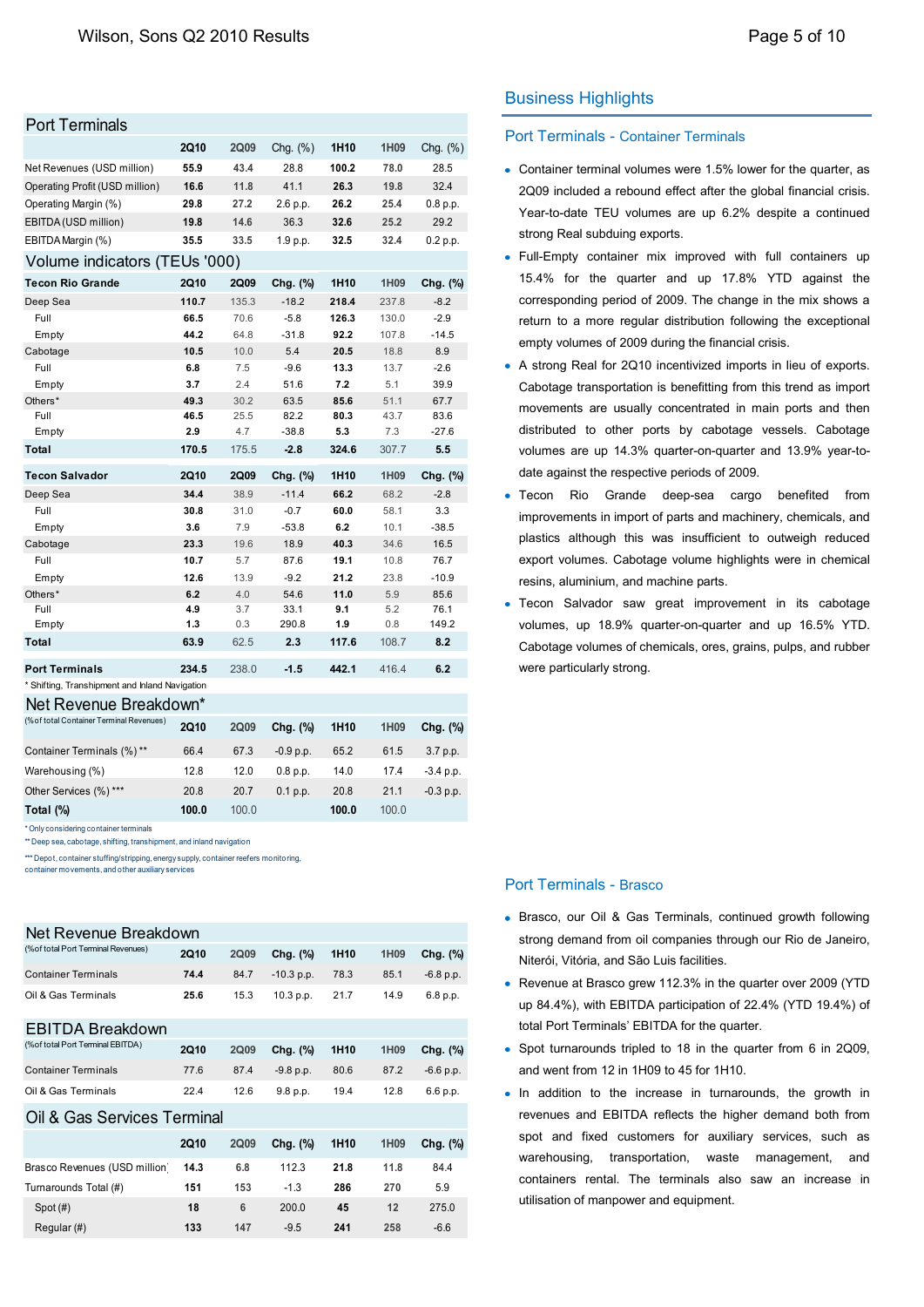| Towage                         |             |             |              |                  |                  |              |
|--------------------------------|-------------|-------------|--------------|------------------|------------------|--------------|
|                                | <b>2Q10</b> | <b>2Q09</b> | Chg. (%)     | 1H <sub>10</sub> | 1H <sub>09</sub> | Chg. (%)     |
| Net Revenues (USD million)     | 37.8        | 36.2        | 4.5          | 73.2             | 67.5             | 84           |
| Operating Profit (USD million) | 8.9         | 14.8        | $-39.6$      | 18.0             | 26.1             | $-31.0$      |
| Operating Margin (%)           | 23.6        | 40.8        | $-17.2 p.p.$ | 24.6             | 38.7             | $-14.1 p.p.$ |
| EBITDA (USD million)           | 12.1        | 16.9        | $-286$       | 24.2             | 30.4             | $-20.4$      |
| EBITDA Margin (%)              | 31.9        | 46.7        | $-14.8 p.p.$ | 33.0             | 45.0             | $-11.9 p.p.$ |
| # of Manoeuvres                | 12,553      | 12,509      | 0.4          | 24,905           | 24,804           | 04           |
| Net Revenue Breakdown          |             |             |              |                  |                  |              |
| (% of total Tow age Revenues)  | <b>2Q10</b> | 2Q09        | Chg. (%)     | 1H <sub>10</sub> | 1H <sub>09</sub> | Chg. (%)     |
| <b>Harbour Manoeuvres</b>      | 86.6        | 89.2        | $-2.7$ p.p.  | 85.9             | 88.3             | $-2.4 p.p.$  |
| <b>Special Operations</b>      | 13.4        | 10.8        | 2.7 p.p.     | 14.1             | 11.7             | 2.4 p.p.     |
| EBITDA Breakdown               |             |             |              |                  |                  |              |
| (% of total Towage EBITDA)     | <b>2Q10</b> | <b>2Q09</b> | Chg. (%)     | 1H <sub>10</sub> | 1H09             | Chg. (%)     |
| <b>Harbour Manoeuvres</b>      | 74.2        | 83.9        | $-9.7 p.p.$  | 72.6             | 82.3             | $-9.7 p.p.$  |
| <b>Special Operations</b>      | 25.8        | 16.1        | 9.7 p.p.     | 27.4             | 17.7             | 9.7 p.p.     |

| Offshore                                                                         |             |      |              |                  |      |              |
|----------------------------------------------------------------------------------|-------------|------|--------------|------------------|------|--------------|
|                                                                                  | <b>2Q10</b> | 2Q09 | Chg. $(\%)$  | 1H <sub>10</sub> | 1H09 | Chg. $(\% )$ |
| Net Revenues (USD million)                                                       | 8.8         | 10.4 | $-15.2$      | 19.6             | 18.5 | 5.9          |
| Operating Profit (USD million)                                                   | 2.9         | 4.8  | $-40.6$      | 5.1              | 8.4  | $-39.4$      |
| Operating Margin (%)                                                             | 32.7        | 46.7 | $-14.0 p.p.$ | 25.9             | 45.3 | $-19.4 p.p.$ |
| EBITDA (USD million)                                                             | 4.9         | 6.2  | $-20.2$      | 8.7              | 11.1 | $-21.4$      |
| EBITDA Margin (%)                                                                | 56.0        | 59.5 | $-3.5$ p.p.  | 44.6             | 60.0 | $-15.5 p.p.$ |
| # of PSVs (end of period) *                                                      | 9           | 6    | 50.0         | 9                | 6    | 50.0         |
| # of Days in Operation *                                                         | 717         | 501  | 43.2         | 1348             | 935  | 44.1         |
| *Include the total numbers for the Joint Venture, of which Wilson, Sons owns 50% |             |      |              |                  |      |              |

\* Include the total numbers for the Joint Venture, of which Wilson, Sons owns 50%

# Business Highlights

#### **Towage**

- Towage revenues increased by 4.5% quarter-on-quarter (8.4% YTD) compared to 2009, due to high demand for special operations. Overall volumes for harbour manoeuvres in line with 2Q09, slightly up by 0.4% (0.4% YTD).
- The Company continues to grow its participation in special operations, which increased to 13.4% of net revenues in 2Q10 (14.1% YTD) helped by salvage operations and support to LNG terminals. Special operations EBITDA participation in Total Towage EBITDA is now at 25.8%.
- Price agreements with shipowners for 2010 are still suffering increased competition and weakness in 2009 global demand.
- Towage EBITDA margin was also negatively affected by the Real strength because the majority of costs are denominated in Real and revenues in USD (estimated negative impact of USD 1.1M in 2Q10 and USD 2.9M YTD compared to respective 2009 periods).
- Tax credits in the quarter were USD 1.6M lower than 2009 (YTD USD 3.1M lower) which along with factors outlined above continue to weigh on towage EBITDA margins, at 31.9% for the quarter and 33.0%YTD.
- The continued investment in renovation and expansion of the tugboat fleet saw the addition of tugboat Lyra during the quarter. Following the quarter-end, tugboat Regulus entered operation strengthening the service offering for special operations with specifications designed for support to oil and gas and ocean towage. Further 3 tugboats, at different construction phases, are currently being built at the Company's Guarujá shipyard.

#### **Offshore**

- The results for 2Q10 include the effects of the formation of the Wilson, Sons Ultratug joint venture. After the start of the joint venture, the Offshore business reports proportionally, with a 50% participation in the new entity.
- The Offshore business experienced a decrease of 15.2% in revenues compared to 2Q09 as a result of the aforementioned joint venture effect. But year-to-date revenues are up 5.9% as a result of a larger fleet. The joint venture was created to maximize long-term fleet expansion opportunities for offshore vessels supporting oil & gas exploration and production activities.
- PSV Fulmar was added to our fleet in June and assigned to a 8 year long-term contract with Petrobras. Also during the quarter, PSV vessels Pelicano, Atobá, Petrel, and Skua left the spot market and were assigned to 8-year long-term contracts with Petrobras.
- 2Q10 EBITDA margin included the following effects: After the joint venture was formalized, WS Offshore no longer pays charter costs to Magallanes for PSVs Petrel & Skua; however the vessels that entered contracts with Petrobras receive lower daily rates than those in the spot market.
- Two PSVs, in different stages of construction, are currently being built at Wilson, Sons Shipyards.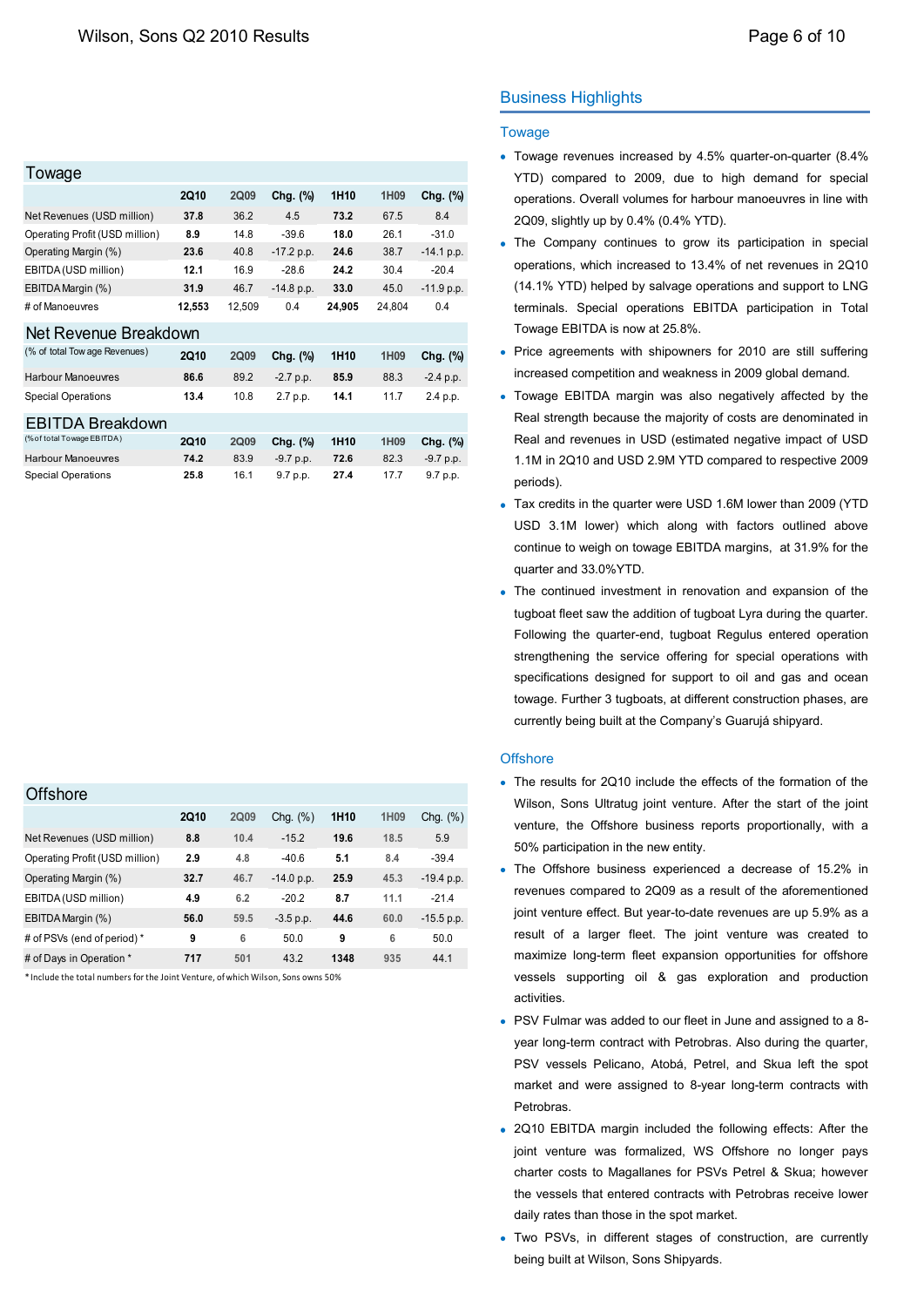| Shipyard                       |             |      |           |                  |                  |             |
|--------------------------------|-------------|------|-----------|------------------|------------------|-------------|
|                                | <b>2Q10</b> | 2009 | Chg. (%)  | 1H <sub>10</sub> | 1H <sub>09</sub> | Chg. $(\%)$ |
| Net Revenues (USD million)     | 13.2        | 4.7  | 179.1     | 19.7             | 11.9             | 65.4        |
| Operating Profit (USD million) | 10.5        | 2.5  | 324.1     | 11.9             | 7.1              | 66.4        |
| Operating Margin (%)           | 79.4        | 52.3 | 27.2 p.p. | 60.3             | 60.0             | 0.3 p.p.    |
| EBITDA (USD million)           | 10.5        | 2.5  | 323.4     | 11.9             | 7.2              | 65.7        |
| EBITDA Margin (%)              | 79.4        | 52.3 | 27.1 p.p. | 60.5             | 60.4             | 0.1 p.p.    |

### Shinning Agency

| ville viring a system of       |             |        |          |                  |                  |             |
|--------------------------------|-------------|--------|----------|------------------|------------------|-------------|
|                                | <b>2Q10</b> | 2Q09   | Chg. (%) | 1H <sub>10</sub> | 1H <sub>09</sub> | Chg. (%)    |
| Net Revenues (USD million)     | 4.2         | 3.6    | 14.3     | 8.0              | 6.7              | 20.9        |
| Operating Profit (USD million) | 0.9         | 0.7    | 23.7     | 0.9              | 0.9              | $-0.1$      |
| Operating Margin (%)           | 20.5        | 19.0   | 1.6 p.p. | 11.6             | 14.0             | $-2.4$ p.p. |
| EBITDA (USD million)           | 0.9         | 0.7    | 22.8     | 1.0              | 1.0              | 0.3         |
| EBITDA Margin (%)              | 21.5        | 20.0   | 1.5 p.p. | 12.6             | 15.2             | $-2.6$ p.p. |
| # of Vessel Calls              | 1.766       | 1.659  | 6.4      | 3.437            | 3.093            | 11.1        |
| <b>BLs Issued</b>              | 15,697      | 14,231 | 10.3     | 29,364           | 26,693           | 10.0        |
| # of Containers Controlled     | 28.722      | 25.786 | 11.4     | 55.073           | 51,188           | 7.6         |

| <b>2Q10</b> | <b>2Q09</b> | Chg. (%)    | 1H <sub>10</sub> | 1H09   | Chg. (%)    |
|-------------|-------------|-------------|------------------|--------|-------------|
| 21.7        | 16.9        | 28.0        | 42.2             | 36.3   | 16.5        |
| 0.9         | 0.8         | 11.0        | 1.8              | 2.6    | $-31.4$     |
| 4.3         | 5.0         | $-0.7$ p.p. | 4.3              | 7.3    | $-3.0 p.p.$ |
| 2.3         | 1.6         | 50.2        | 4.5              | 4.2    | 7.5         |
| 10.8        | 9.2         | 1.6 p.p.    | 10.7             | 11.6   | $-0.9 p.p.$ |
| 30,222      | 17,376      | 73.9        | 47.287           | 28,328 | 66.9        |
| 23          | 20          | 15.0        | 23               | 20     | 15.0        |
|             |             |             |                  |        |             |

# Business Highlights

### **Shipyards**

- The Shipyard's Revenues, Operating Profit and EBITDA all include a one-off entry of USD 10.4M, related to the formation of the Wilson, Sons Ultratug joint venture. In the past, profits related to the construction of our own PSV vessels for our Offshore segment were considered intercompany profits and, therefore, did not show on the Shipyard results. Following IFRS consolidation rules, when Wilson, Sons transferred its assets (offshore PSV vessels) to the newly-created JV entity, the Company had to recognize those profits that were excluded as intercompany profits in the past.
- 2Q10 Shipyard revenues were up 179.1% (YTD up 65.4%), and quarterly EBITDA increased 323.4% against Q209 (YTD up 65.7%).
- Excluding the one-time entry discussed above, Net Revenues, Operating Profit, and EBITDA for 2Q10 would have been USD 2.8M, USD 0.1M, and USD 0.1M respectively.
- Following the formal close of the joint venture, 50% of shipyard construction for the joint venture is now considered third-party revenues with the remaining 50% construction cost considered intercompany and therefore reflected directly as asset investments of Wilson, Sons.
- Intercompany shipyard activities for the Wilson, Sons' fleet of wholly-owned tugboats is also not reflected in these consolidated financial numbers but appear as assets excluding the shipyard margin in the balance sheet of the company.

### Shipping Agency

- Shipping Agency revenues increased by 14.3% compared to 2Q09 (YTD increase of 20.9%) due to the increase in the number of vessel calls up 6.4% (YTD up 11.1% ) and bills of lading (BLs) issued (up 10.3% in the quarter, YTD up 10.0%) generally benefitting from both higher domestic and international shipping demand.
- The volume of containers controlled increased 11.4% in comparison with same quarter last year (YTD up 7.6%).

#### **Logistics**

- The number of operations increased with robust domestic demand combined with favourable contract renewals and additions since the comparative period.
- Logistics' EBITDA is up 50.2% compared to the corresponding quarter of 2009 (YTD up 7.5%) with mineral, pharmaceutical, petrochemical, steel, and transport operations all posting improved performances.
- New in-house contracts in the steel and mining industries will begin in Q3 2010 and continue to foster Wilson, Sons' growth strategy for the logistics business.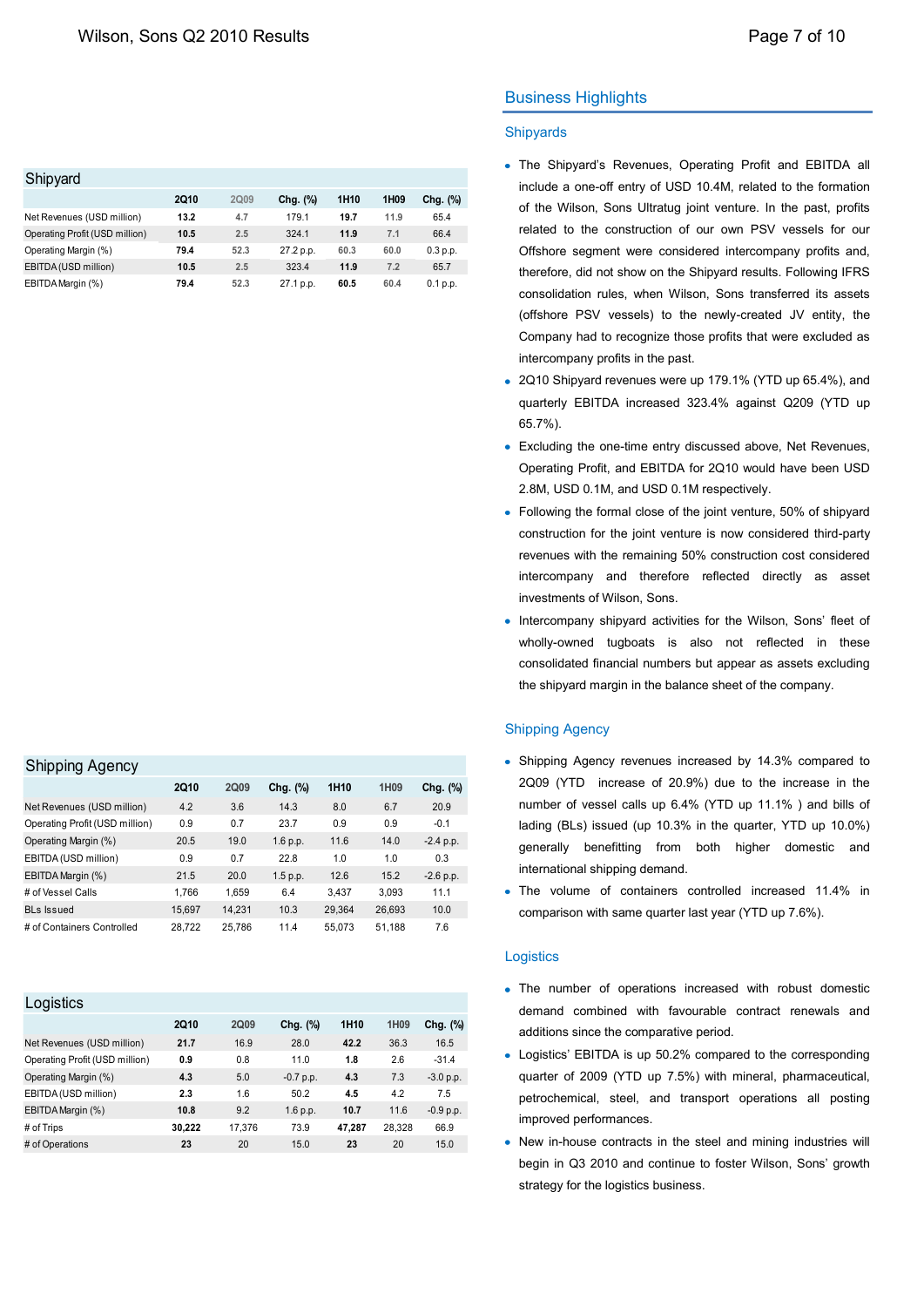| $\begin{array}{l} 254,997 \\ (19,99) \\ (19,345) \\ (19,381) \\ (19,390) \\ (19,390) \\ (19,390) \\ (19,390) \\ (19,390) \\ (19,390) \\ (19,391) \\ (19,391) \\ (19,392) \\ (19,391) \\ (19,392) \\ (19,392) \\ (19,392) \\ (19,392) \\ (19,392) \\ (19,392) \\ (19,392) \\ (19,392) \\ (19,392) \\ (19,392$<br>$\frac{55,446}{478}$<br>$\frac{53,784}{54,038}$<br>2010<br>$\mathbf{R}\mathbf{\hat{S}}$<br>$\begin{array}{l} 218,977\\ (22,295)\\ (54,425)\\ (68,108)\\ (68,108)\\ (74,815)\\ (80,108)\\ (9,162)\\ (15,423)\\ (15,623)\\ (15,623)\\ (15,623)\\ (15,623)\\ (15,623)\\ (15,623)\\ (15,623)\\ (15,623)\\ (15,623)\\ (15,623)\\ (15,623)\\ (15,623)\\ (15,623)\\ (15,623)\\ (15,623$<br>48,684<br>556<br>49,240<br>9,946<br>$\frac{57,955}{-1,231}$<br>68.43c<br>$\frac{1}{2}$ ix-month period ending<br>$_{\text{line}30}$<br>2009<br>US\$<br>$\begin{array}{l} 262,972 \\ 262,950) \\ (22,950) \\ (84,09) \\ (90,62) \\ (90,62) \\ (90,62) \\ (90,62) \\ (90,62) \\ (90,62) \\ (90,62) \\ (90,62) \\ (11,02) \\ (11,02) \\ (11,02) \\ (11,02) \\ (11,02) \\ (11,02) \\ (12,02) \\ (12,02) \\ (12,02) \\ (12,02) \\ (12,02) \\ (12,02) \\ (12,02) \\ (12,02) \\ ($<br>$\frac{(1,230)}{36,029}$<br>51.66c<br>36,750<br>509<br>37,259<br>35, 772<br>257<br>36, 029<br>June 30.<br>2010<br>US\$<br>hree-month period ending<br>$\begin{array}{r} 115,380 \\ (10,509) \\ (10,384) \\ (33,240) \\ (35,701) \\ (35,701) \\ (35,701) \\ (35,701) \\ (35,701) \\ (35,701) \\ (35,701) \\ (35,701) \\ (35,701) \\ (35,701) \\ (35,701) \\ (35,701) \\ (35,701) \\ (35,701) \\ (35,701) \\ (35,701) \\ (35,701) \\ (35,701) \\ (35,701) \\ (35,70$<br>32,778<br>9.500<br>42,602<br>41,617<br>985<br>42,602<br>46.07<br>$_{\text{line}30}$<br>2009<br>US\$<br>$\begin{array}{l l} 141,547 \\[-4.1020pt] (11,102) \\[-4.8ex] (11,102) \\[-4.8ex] (11,102) \\[-4.8ex] (11,102) \\[-4.8ex] (11,102) \\[-4.8ex] (11,102) \\[-4.8ex] (11,102) \\[-4.8ex] (11,102) \\[-4.8ex] (11,102) \\[-4.8ex] (11,102) \\[-4.8ex] (11,102) \\[-4.8ex] (11,102) \\[-4.8ex] (11,102) \\[-4.8$<br>(1,046)<br>$\frac{30,776}{265}$<br>43.26c<br>29,995<br>29,995<br>29,854<br>June 30,<br>2010<br>US\$<br>Exchange differences arising on translation of foreign operations<br>TOTAL COMPREHENSIVE INCOME FOR THE PERIOD<br>Total comprehensive income for the period attributable to:<br>Profit (loss) on disposal of property, plant and equipment<br>OTHER COMPREHENSIVE INCOME AND LOSS<br>Earnings per share for continuing operations<br>Capital gain in joint venture transaction<br>Depreciation and amortization expense<br>Raw materials and consumables used<br>Profit for the period attributable to:<br>Basic and diluted (cents per share)<br>06/30/10 - R\$1.8015/ US\$1.00<br>$\begin{array}{l} 12/31/09 - R\$1.7412/ \text{US\$}1.00 \\ 06/30/09 - R\$1.9516/ \text{US\$}1.00 \end{array}$<br>PROFIT FOR THE PERIOD<br>Non controlling interests<br>Non controlling interests<br>Owners of the company<br>Owners of the company<br>Other operating expenses<br>PROFIT BEFORE TAX<br>Income tax expense<br>Personnel expenses<br>Investment income<br>Exchange rates<br>Finance costs<br><b>REVENUE</b> |  |  |                                      | Convenience Translation                                                                                                                                                                                                                                                                                                                                                                           |                                                                                                                                                                                                                                                                                                                                               |                                                                             |
|-----------------------------------------------------------------------------------------------------------------------------------------------------------------------------------------------------------------------------------------------------------------------------------------------------------------------------------------------------------------------------------------------------------------------------------------------------------------------------------------------------------------------------------------------------------------------------------------------------------------------------------------------------------------------------------------------------------------------------------------------------------------------------------------------------------------------------------------------------------------------------------------------------------------------------------------------------------------------------------------------------------------------------------------------------------------------------------------------------------------------------------------------------------------------------------------------------------------------------------------------------------------------------------------------------------------------------------------------------------------------------------------------------------------------------------------------------------------------------------------------------------------------------------------------------------------------------------------------------------------------------------------------------------------------------------------------------------------------------------------------------------------------------------------------------------------------------------------------------------------------------------------------------------------------------------------------------------------------------------------------------------------------------------------------------------------------------------------------------------------------------------------------------------------------------------------------------------------------------------------------------------------------------------------------------------------------------------------------------------------------------------------------------------------------------------------------------------------------------------------------------------------------------------------------------------------------------------------------------------------------------------------------------------------------------------------------------------------------------------------------------------------------------------------------------------------------------------------------------------------------------------------------------------------------------------------------------------------------------------------------------------------------------------------------------------------------------------------------------------------------------------------------------------------------------------------------------|--|--|--------------------------------------|---------------------------------------------------------------------------------------------------------------------------------------------------------------------------------------------------------------------------------------------------------------------------------------------------------------------------------------------------------------------------------------------------|-----------------------------------------------------------------------------------------------------------------------------------------------------------------------------------------------------------------------------------------------------------------------------------------------------------------------------------------------|-----------------------------------------------------------------------------|
|                                                                                                                                                                                                                                                                                                                                                                                                                                                                                                                                                                                                                                                                                                                                                                                                                                                                                                                                                                                                                                                                                                                                                                                                                                                                                                                                                                                                                                                                                                                                                                                                                                                                                                                                                                                                                                                                                                                                                                                                                                                                                                                                                                                                                                                                                                                                                                                                                                                                                                                                                                                                                                                                                                                                                                                                                                                                                                                                                                                                                                                                                                                                                                                                     |  |  | Three-month period ending<br>June 30 | June 30.<br>2009                                                                                                                                                                                                                                                                                                                                                                                  |                                                                                                                                                                                                                                                                                                                                               | Six-month period ending<br>$\frac{\frac{\text{June }30.}{2010}}{\text{R}3}$ |
|                                                                                                                                                                                                                                                                                                                                                                                                                                                                                                                                                                                                                                                                                                                                                                                                                                                                                                                                                                                                                                                                                                                                                                                                                                                                                                                                                                                                                                                                                                                                                                                                                                                                                                                                                                                                                                                                                                                                                                                                                                                                                                                                                                                                                                                                                                                                                                                                                                                                                                                                                                                                                                                                                                                                                                                                                                                                                                                                                                                                                                                                                                                                                                                                     |  |  |                                      | $\mathbf{R}\mathbf{\hat{S}}$                                                                                                                                                                                                                                                                                                                                                                      |                                                                                                                                                                                                                                                                                                                                               |                                                                             |
|                                                                                                                                                                                                                                                                                                                                                                                                                                                                                                                                                                                                                                                                                                                                                                                                                                                                                                                                                                                                                                                                                                                                                                                                                                                                                                                                                                                                                                                                                                                                                                                                                                                                                                                                                                                                                                                                                                                                                                                                                                                                                                                                                                                                                                                                                                                                                                                                                                                                                                                                                                                                                                                                                                                                                                                                                                                                                                                                                                                                                                                                                                                                                                                                     |  |  |                                      |                                                                                                                                                                                                                                                                                                                                                                                                   |                                                                                                                                                                                                                                                                                                                                               | 473,744<br>(41,357)<br>(151,505)<br>(162,247)<br>(162,247)                  |
|                                                                                                                                                                                                                                                                                                                                                                                                                                                                                                                                                                                                                                                                                                                                                                                                                                                                                                                                                                                                                                                                                                                                                                                                                                                                                                                                                                                                                                                                                                                                                                                                                                                                                                                                                                                                                                                                                                                                                                                                                                                                                                                                                                                                                                                                                                                                                                                                                                                                                                                                                                                                                                                                                                                                                                                                                                                                                                                                                                                                                                                                                                                                                                                                     |  |  |                                      |                                                                                                                                                                                                                                                                                                                                                                                                   |                                                                                                                                                                                                                                                                                                                                               |                                                                             |
|                                                                                                                                                                                                                                                                                                                                                                                                                                                                                                                                                                                                                                                                                                                                                                                                                                                                                                                                                                                                                                                                                                                                                                                                                                                                                                                                                                                                                                                                                                                                                                                                                                                                                                                                                                                                                                                                                                                                                                                                                                                                                                                                                                                                                                                                                                                                                                                                                                                                                                                                                                                                                                                                                                                                                                                                                                                                                                                                                                                                                                                                                                                                                                                                     |  |  |                                      |                                                                                                                                                                                                                                                                                                                                                                                                   |                                                                                                                                                                                                                                                                                                                                               |                                                                             |
|                                                                                                                                                                                                                                                                                                                                                                                                                                                                                                                                                                                                                                                                                                                                                                                                                                                                                                                                                                                                                                                                                                                                                                                                                                                                                                                                                                                                                                                                                                                                                                                                                                                                                                                                                                                                                                                                                                                                                                                                                                                                                                                                                                                                                                                                                                                                                                                                                                                                                                                                                                                                                                                                                                                                                                                                                                                                                                                                                                                                                                                                                                                                                                                                     |  |  |                                      |                                                                                                                                                                                                                                                                                                                                                                                                   |                                                                                                                                                                                                                                                                                                                                               |                                                                             |
|                                                                                                                                                                                                                                                                                                                                                                                                                                                                                                                                                                                                                                                                                                                                                                                                                                                                                                                                                                                                                                                                                                                                                                                                                                                                                                                                                                                                                                                                                                                                                                                                                                                                                                                                                                                                                                                                                                                                                                                                                                                                                                                                                                                                                                                                                                                                                                                                                                                                                                                                                                                                                                                                                                                                                                                                                                                                                                                                                                                                                                                                                                                                                                                                     |  |  |                                      | $\begin{array}{l} \text{225,176} \\ \text{220,510)} \\ \text{(30,520)} \\ \text{(4,410)} \\ \text{(50,574)} \\ \text{(60,574)} \\ \text{(70,574)} \\ \text{(80,574)} \\ \text{(9,61)} \\ \text{(13,62)} \\ \text{(13,489)} \\ \text{(13,489)} \\ \text{(13,489)} \\ \text{(13,489)} \\ \text{(13,489)} \\ \text{(13,489)} \\ \text{(13,489)} \\ \text{(13,489)} \\ \text{(13,489)} \\ \text{(13,$ |                                                                                                                                                                                                                                                                                                                                               |                                                                             |
|                                                                                                                                                                                                                                                                                                                                                                                                                                                                                                                                                                                                                                                                                                                                                                                                                                                                                                                                                                                                                                                                                                                                                                                                                                                                                                                                                                                                                                                                                                                                                                                                                                                                                                                                                                                                                                                                                                                                                                                                                                                                                                                                                                                                                                                                                                                                                                                                                                                                                                                                                                                                                                                                                                                                                                                                                                                                                                                                                                                                                                                                                                                                                                                                     |  |  |                                      |                                                                                                                                                                                                                                                                                                                                                                                                   |                                                                                                                                                                                                                                                                                                                                               |                                                                             |
|                                                                                                                                                                                                                                                                                                                                                                                                                                                                                                                                                                                                                                                                                                                                                                                                                                                                                                                                                                                                                                                                                                                                                                                                                                                                                                                                                                                                                                                                                                                                                                                                                                                                                                                                                                                                                                                                                                                                                                                                                                                                                                                                                                                                                                                                                                                                                                                                                                                                                                                                                                                                                                                                                                                                                                                                                                                                                                                                                                                                                                                                                                                                                                                                     |  |  |                                      |                                                                                                                                                                                                                                                                                                                                                                                                   |                                                                                                                                                                                                                                                                                                                                               |                                                                             |
|                                                                                                                                                                                                                                                                                                                                                                                                                                                                                                                                                                                                                                                                                                                                                                                                                                                                                                                                                                                                                                                                                                                                                                                                                                                                                                                                                                                                                                                                                                                                                                                                                                                                                                                                                                                                                                                                                                                                                                                                                                                                                                                                                                                                                                                                                                                                                                                                                                                                                                                                                                                                                                                                                                                                                                                                                                                                                                                                                                                                                                                                                                                                                                                                     |  |  |                                      |                                                                                                                                                                                                                                                                                                                                                                                                   |                                                                                                                                                                                                                                                                                                                                               |                                                                             |
|                                                                                                                                                                                                                                                                                                                                                                                                                                                                                                                                                                                                                                                                                                                                                                                                                                                                                                                                                                                                                                                                                                                                                                                                                                                                                                                                                                                                                                                                                                                                                                                                                                                                                                                                                                                                                                                                                                                                                                                                                                                                                                                                                                                                                                                                                                                                                                                                                                                                                                                                                                                                                                                                                                                                                                                                                                                                                                                                                                                                                                                                                                                                                                                                     |  |  |                                      |                                                                                                                                                                                                                                                                                                                                                                                                   |                                                                                                                                                                                                                                                                                                                                               |                                                                             |
|                                                                                                                                                                                                                                                                                                                                                                                                                                                                                                                                                                                                                                                                                                                                                                                                                                                                                                                                                                                                                                                                                                                                                                                                                                                                                                                                                                                                                                                                                                                                                                                                                                                                                                                                                                                                                                                                                                                                                                                                                                                                                                                                                                                                                                                                                                                                                                                                                                                                                                                                                                                                                                                                                                                                                                                                                                                                                                                                                                                                                                                                                                                                                                                                     |  |  |                                      |                                                                                                                                                                                                                                                                                                                                                                                                   |                                                                                                                                                                                                                                                                                                                                               |                                                                             |
|                                                                                                                                                                                                                                                                                                                                                                                                                                                                                                                                                                                                                                                                                                                                                                                                                                                                                                                                                                                                                                                                                                                                                                                                                                                                                                                                                                                                                                                                                                                                                                                                                                                                                                                                                                                                                                                                                                                                                                                                                                                                                                                                                                                                                                                                                                                                                                                                                                                                                                                                                                                                                                                                                                                                                                                                                                                                                                                                                                                                                                                                                                                                                                                                     |  |  |                                      |                                                                                                                                                                                                                                                                                                                                                                                                   | $\begin{array}{r} 60 \\ 7439 \\ 10454 \\ 1191 \\ -1191 \\ -10454 \\ -1191 \\ -1041 \\ -1041 \\ -1041 \\ -1041 \\ -1041 \\ -1041 \\ -1041 \\ -1041 \\ -1041 \\ -1041 \\ -1041 \\ -1041 \\ -1041 \\ -1041 \\ -1041 \\ -1041 \\ -1041 \\ -1041 \\ -1041 \\ -1041 \\ -1041 \\ -1041 \\ -1041 \\ -1041 \\ -1041 \\ -1041 \\ -1041 \\ -1041 \\ -10$ |                                                                             |
|                                                                                                                                                                                                                                                                                                                                                                                                                                                                                                                                                                                                                                                                                                                                                                                                                                                                                                                                                                                                                                                                                                                                                                                                                                                                                                                                                                                                                                                                                                                                                                                                                                                                                                                                                                                                                                                                                                                                                                                                                                                                                                                                                                                                                                                                                                                                                                                                                                                                                                                                                                                                                                                                                                                                                                                                                                                                                                                                                                                                                                                                                                                                                                                                     |  |  |                                      |                                                                                                                                                                                                                                                                                                                                                                                                   |                                                                                                                                                                                                                                                                                                                                               |                                                                             |
|                                                                                                                                                                                                                                                                                                                                                                                                                                                                                                                                                                                                                                                                                                                                                                                                                                                                                                                                                                                                                                                                                                                                                                                                                                                                                                                                                                                                                                                                                                                                                                                                                                                                                                                                                                                                                                                                                                                                                                                                                                                                                                                                                                                                                                                                                                                                                                                                                                                                                                                                                                                                                                                                                                                                                                                                                                                                                                                                                                                                                                                                                                                                                                                                     |  |  |                                      |                                                                                                                                                                                                                                                                                                                                                                                                   |                                                                                                                                                                                                                                                                                                                                               |                                                                             |
|                                                                                                                                                                                                                                                                                                                                                                                                                                                                                                                                                                                                                                                                                                                                                                                                                                                                                                                                                                                                                                                                                                                                                                                                                                                                                                                                                                                                                                                                                                                                                                                                                                                                                                                                                                                                                                                                                                                                                                                                                                                                                                                                                                                                                                                                                                                                                                                                                                                                                                                                                                                                                                                                                                                                                                                                                                                                                                                                                                                                                                                                                                                                                                                                     |  |  |                                      | 63,970<br>632<br>64,602                                                                                                                                                                                                                                                                                                                                                                           | $\frac{66,205}{\underline{917}}$                                                                                                                                                                                                                                                                                                              |                                                                             |
|                                                                                                                                                                                                                                                                                                                                                                                                                                                                                                                                                                                                                                                                                                                                                                                                                                                                                                                                                                                                                                                                                                                                                                                                                                                                                                                                                                                                                                                                                                                                                                                                                                                                                                                                                                                                                                                                                                                                                                                                                                                                                                                                                                                                                                                                                                                                                                                                                                                                                                                                                                                                                                                                                                                                                                                                                                                                                                                                                                                                                                                                                                                                                                                                     |  |  |                                      |                                                                                                                                                                                                                                                                                                                                                                                                   |                                                                                                                                                                                                                                                                                                                                               |                                                                             |
|                                                                                                                                                                                                                                                                                                                                                                                                                                                                                                                                                                                                                                                                                                                                                                                                                                                                                                                                                                                                                                                                                                                                                                                                                                                                                                                                                                                                                                                                                                                                                                                                                                                                                                                                                                                                                                                                                                                                                                                                                                                                                                                                                                                                                                                                                                                                                                                                                                                                                                                                                                                                                                                                                                                                                                                                                                                                                                                                                                                                                                                                                                                                                                                                     |  |  | (1,885)                              |                                                                                                                                                                                                                                                                                                                                                                                                   |                                                                                                                                                                                                                                                                                                                                               |                                                                             |
|                                                                                                                                                                                                                                                                                                                                                                                                                                                                                                                                                                                                                                                                                                                                                                                                                                                                                                                                                                                                                                                                                                                                                                                                                                                                                                                                                                                                                                                                                                                                                                                                                                                                                                                                                                                                                                                                                                                                                                                                                                                                                                                                                                                                                                                                                                                                                                                                                                                                                                                                                                                                                                                                                                                                                                                                                                                                                                                                                                                                                                                                                                                                                                                                     |  |  | 54,038                               | $\frac{18,540}{83,142}$                                                                                                                                                                                                                                                                                                                                                                           | $\frac{(2,216)}{64,906}$                                                                                                                                                                                                                                                                                                                      |                                                                             |
|                                                                                                                                                                                                                                                                                                                                                                                                                                                                                                                                                                                                                                                                                                                                                                                                                                                                                                                                                                                                                                                                                                                                                                                                                                                                                                                                                                                                                                                                                                                                                                                                                                                                                                                                                                                                                                                                                                                                                                                                                                                                                                                                                                                                                                                                                                                                                                                                                                                                                                                                                                                                                                                                                                                                                                                                                                                                                                                                                                                                                                                                                                                                                                                                     |  |  |                                      |                                                                                                                                                                                                                                                                                                                                                                                                   |                                                                                                                                                                                                                                                                                                                                               |                                                                             |
|                                                                                                                                                                                                                                                                                                                                                                                                                                                                                                                                                                                                                                                                                                                                                                                                                                                                                                                                                                                                                                                                                                                                                                                                                                                                                                                                                                                                                                                                                                                                                                                                                                                                                                                                                                                                                                                                                                                                                                                                                                                                                                                                                                                                                                                                                                                                                                                                                                                                                                                                                                                                                                                                                                                                                                                                                                                                                                                                                                                                                                                                                                                                                                                                     |  |  |                                      |                                                                                                                                                                                                                                                                                                                                                                                                   | 64,443                                                                                                                                                                                                                                                                                                                                        |                                                                             |
|                                                                                                                                                                                                                                                                                                                                                                                                                                                                                                                                                                                                                                                                                                                                                                                                                                                                                                                                                                                                                                                                                                                                                                                                                                                                                                                                                                                                                                                                                                                                                                                                                                                                                                                                                                                                                                                                                                                                                                                                                                                                                                                                                                                                                                                                                                                                                                                                                                                                                                                                                                                                                                                                                                                                                                                                                                                                                                                                                                                                                                                                                                                                                                                                     |  |  |                                      | 81,220<br>1,922<br>83,142                                                                                                                                                                                                                                                                                                                                                                         | $\frac{463}{64,906}$                                                                                                                                                                                                                                                                                                                          |                                                                             |
|                                                                                                                                                                                                                                                                                                                                                                                                                                                                                                                                                                                                                                                                                                                                                                                                                                                                                                                                                                                                                                                                                                                                                                                                                                                                                                                                                                                                                                                                                                                                                                                                                                                                                                                                                                                                                                                                                                                                                                                                                                                                                                                                                                                                                                                                                                                                                                                                                                                                                                                                                                                                                                                                                                                                                                                                                                                                                                                                                                                                                                                                                                                                                                                                     |  |  |                                      |                                                                                                                                                                                                                                                                                                                                                                                                   |                                                                                                                                                                                                                                                                                                                                               |                                                                             |
|                                                                                                                                                                                                                                                                                                                                                                                                                                                                                                                                                                                                                                                                                                                                                                                                                                                                                                                                                                                                                                                                                                                                                                                                                                                                                                                                                                                                                                                                                                                                                                                                                                                                                                                                                                                                                                                                                                                                                                                                                                                                                                                                                                                                                                                                                                                                                                                                                                                                                                                                                                                                                                                                                                                                                                                                                                                                                                                                                                                                                                                                                                                                                                                                     |  |  | <b>77.93c</b>                        | 89.92c                                                                                                                                                                                                                                                                                                                                                                                            | 93.06c                                                                                                                                                                                                                                                                                                                                        |                                                                             |
|                                                                                                                                                                                                                                                                                                                                                                                                                                                                                                                                                                                                                                                                                                                                                                                                                                                                                                                                                                                                                                                                                                                                                                                                                                                                                                                                                                                                                                                                                                                                                                                                                                                                                                                                                                                                                                                                                                                                                                                                                                                                                                                                                                                                                                                                                                                                                                                                                                                                                                                                                                                                                                                                                                                                                                                                                                                                                                                                                                                                                                                                                                                                                                                                     |  |  |                                      |                                                                                                                                                                                                                                                                                                                                                                                                   |                                                                                                                                                                                                                                                                                                                                               |                                                                             |
|                                                                                                                                                                                                                                                                                                                                                                                                                                                                                                                                                                                                                                                                                                                                                                                                                                                                                                                                                                                                                                                                                                                                                                                                                                                                                                                                                                                                                                                                                                                                                                                                                                                                                                                                                                                                                                                                                                                                                                                                                                                                                                                                                                                                                                                                                                                                                                                                                                                                                                                                                                                                                                                                                                                                                                                                                                                                                                                                                                                                                                                                                                                                                                                                     |  |  |                                      |                                                                                                                                                                                                                                                                                                                                                                                                   |                                                                                                                                                                                                                                                                                                                                               |                                                                             |
|                                                                                                                                                                                                                                                                                                                                                                                                                                                                                                                                                                                                                                                                                                                                                                                                                                                                                                                                                                                                                                                                                                                                                                                                                                                                                                                                                                                                                                                                                                                                                                                                                                                                                                                                                                                                                                                                                                                                                                                                                                                                                                                                                                                                                                                                                                                                                                                                                                                                                                                                                                                                                                                                                                                                                                                                                                                                                                                                                                                                                                                                                                                                                                                                     |  |  |                                      |                                                                                                                                                                                                                                                                                                                                                                                                   |                                                                                                                                                                                                                                                                                                                                               |                                                                             |

Wilson, Sons Q2 2010 Results **Page 8 of 10** 

WILSON SONS LIMITED AND SUBSIDIARIES

WILSON SONS LIMITED AND SUBSIDIARIES

CONDENSIVE CONSTRUES ENDERGING CONSTRUES IN THE PERIODS ENDED A LINE STATEMENT FOR THE PERIODS COMPREHENSIVE CO (Amounts expressed in thousands, unless otherwise noted – Brazilian Real amounts are the result of a Convenience Translation) - Unaudited

CONDENSED CONSOLIDATED COMPREHENSIVE INCOME STATEMENT FOR THE PERIODS ENDED JUNE 30, 2010 AND 2009<br>(Amounts expressed in thousands, unless otherwise noted – Brazilian Real amounts are the result of a Convenience Translatio

*06/30/10 – R\$1.8015/ US\$1.00 12/31/09 – R\$1.7412/ US\$1.00 06/30/09 – R\$1.9516/ US\$1.00*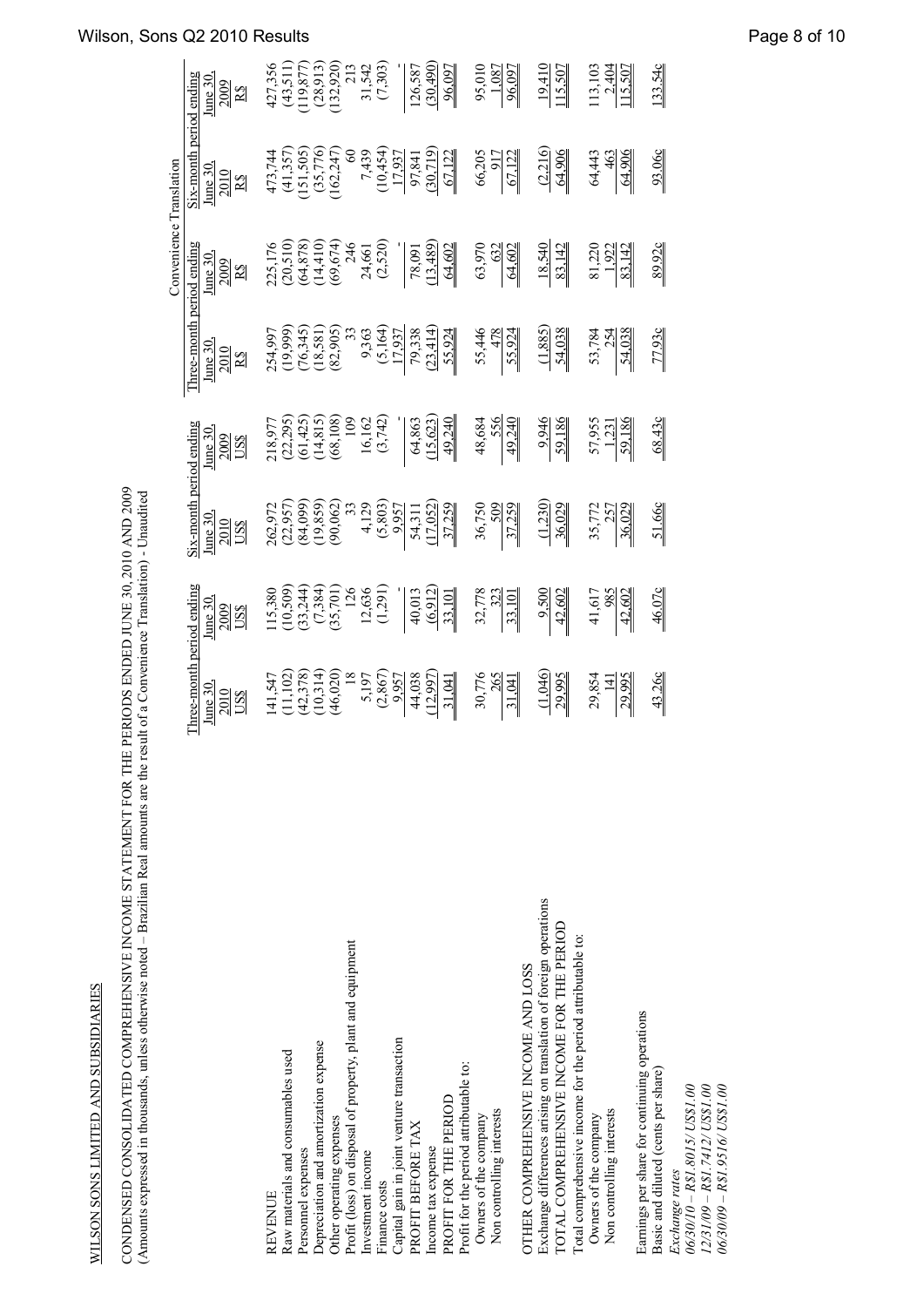# WILSON SONS LIMITED AND SUBSIDIARIES

CONDENSED CONSOLIDATED BALANCE SHEETS AS OF JUNE 30, 2010 AND DECEMBER 31, 2009 (Amounts expressed in thousands, unless otherwise noted – Brazilian Real amounts are the result of a Convenience Translation)

|                                              | 2010<br>US\$ | 2009<br>US\$ | 2010<br>R\$ | 2009<br>R\$ |
|----------------------------------------------|--------------|--------------|-------------|-------------|
|                                              | Unaudited    |              | Unaudited   |             |
| NON-CURRENT ASSETS                           |              |              |             |             |
| Goodwill                                     | 15,612       | 15,612       | 28,125      | 27,184      |
| Other intangible assets                      | 2,084        | 2,239        | 3,753       | 3,899       |
| Property, plant and equipment                | 470,085      | 438,878      | 846,859     | 764,174     |
| Deferred tax assets                          | 22,986       | 25,499       | 41,410      | 44,398      |
| Other non-current assets                     | 7,006        | 10,521       | 12,620      | 18,319      |
| Total non-current assets                     | 517,773      | 492,749      | 932,767     | 857,974     |
| <b>CURRENT ASSETS</b>                        |              |              |             |             |
| Inventories                                  | 21,786       | 20,687       | 39,248      | 36,021      |
| Trade and other receivables                  | 137,654      | 105,499      | 247,986     | 183,695     |
| Short term investments                       |              | 11,116       |             | 19,355      |
| Cash and cash equivalents                    | 148,067      | 178,136      | 266,742     | 310,170     |
| Total current assets                         | 307,507      | 315,438      | 553,976     | 549,241     |
| <b>TOTAL ASSETS</b>                          | 825,280      | 808,187      | 1,486,743   | 1,407,215   |
| <b>EQUITY AND LIABILITIES</b>                |              |              |             |             |
| <b>CAPITAL AND RESERVES</b>                  |              |              |             |             |
| Share capital                                | 9,905        | 9,905        | 17,844      | 17,247      |
| Capital reserves                             | 91,484       | 146,334      | 164,810     | 254,797     |
| Profit reserve                               | 1,981        | 1,981        | 3,569       | 3,449       |
| Retained earnings                            | 307,502      | 243,303      | 553,964     | 423,640     |
| Translation reserve                          | 15,087       | 16,065       | 27,179      | 27,972      |
| Equity attributable to owners of the company | 425,959      | 417,588      | 767,367     | 727,105     |
| Non controlling interests                    |              | 5,891        |             | 10,257      |
| Total equity                                 | 425,959      | 423,479      | 767,367     | 737,362     |
| NON-CURRENT LIABILITIES                      |              |              |             |             |
| <b>Bank</b> loans                            | 241,250      | 237,271      | 434,612     | 413,136     |
| Deferred tax liabilities                     | 13,645       | 16,140       | 24,581      | 28,102      |
| Provisions for contingencies                 | 11,173       | 9,831        | 20,127      | 17,118      |
| Obligations under finance leases             | 7,219        | 8,653        | 13,006      | 15,067      |
| Total non-current liabilities                | 273,287      | 271,895      | 492,326     | 473,423     |
| <b>CURRENT LIABILITIES</b>                   |              |              |             |             |
| Trade and other payables                     | 102,555      | 89,927       | 184,753     | 156,581     |
| Current tax liabilities                      | 1,518        | 838          | 2,735       | 1,460       |
| Obligations under finance leases             | 4,182        | 3,902        | 7,534       | 6,793       |
| Bank overdrafts and loans                    | 17,779       | 18,146       | 32,029      | 31,596      |
| Total current liabilities                    | 126,034      | 112,813      | 227,051     | 196,430     |
| Total liabilities                            | 399,321      | 384,708      | 719,377     | 669,853     |
| TOTAL EQUITY AND LIABILITIES                 | 825,280      | 808,187      | 1,486,743   | 1,407,215   |

*Exchange rates 06/30/10 – R\$1.8015/ US\$1.00 12/31/09 – R\$1.7412/ US\$1.00 06/30/09 – R\$1.9516/ US\$1.00*